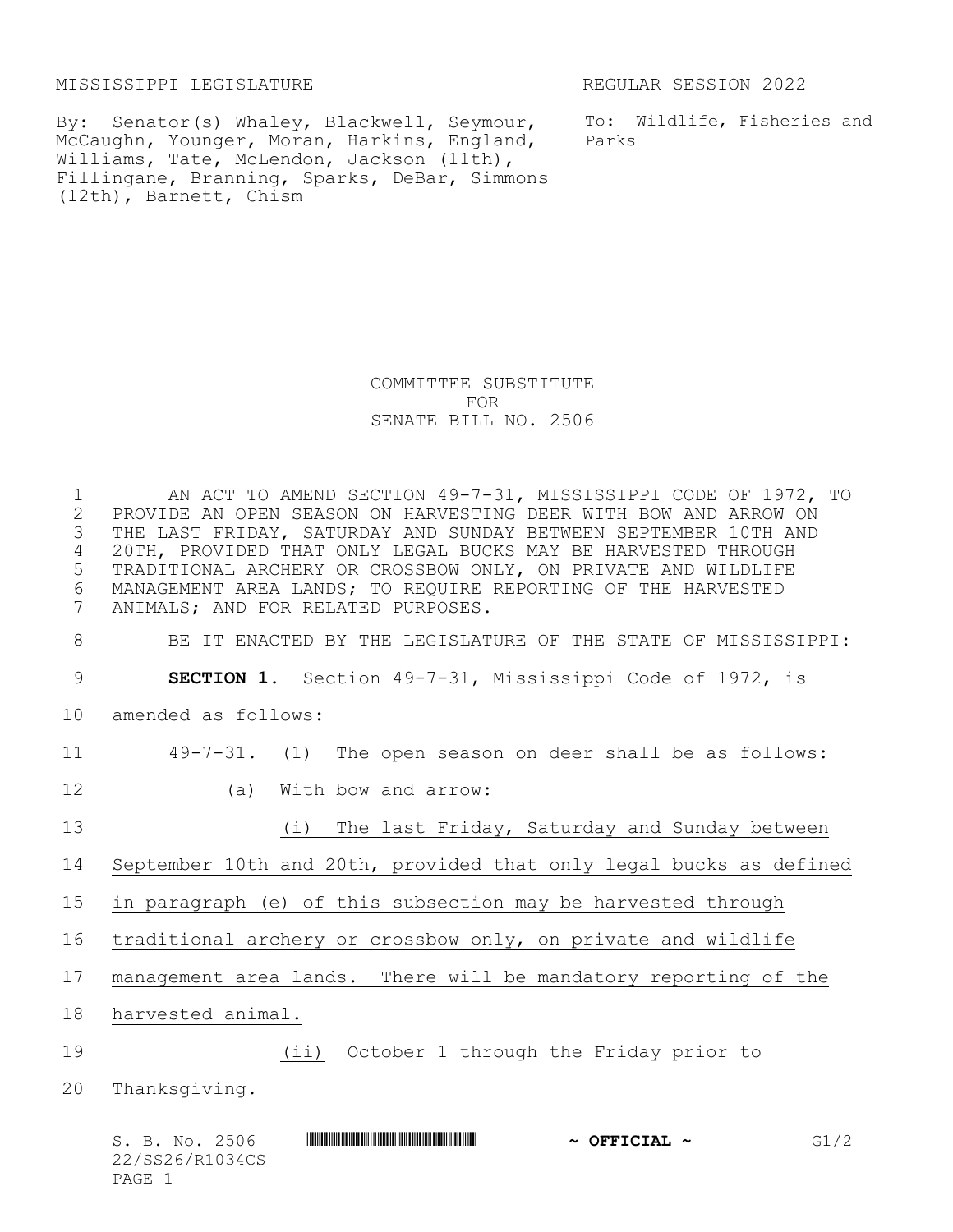(b) With guns and with dogs: from the Saturday prior to Thanksgiving through December 1.

 (c) With primitive weapons and without dogs: December 2 through December 15.

 (d) With guns and without dogs: December 16 through December 23. However, the commission may allow hunting statewide or in specific areas with any legal weapon which it may designate without dogs after the end of the last season for hunting deer with guns and with dogs, but the season with legal designated weapons and without dogs shall not extend beyond January 31.

 (e) The commission shall establish an extended season with primitive weapons and bow and arrow without dogs from February 1 through February 15 for the area south of U.S. Highway 84 and east of Mississippi Highway 35 only for legal bucks. Any antlered deer taken in this area during any open season under this section must be a legal buck as defined in this paragraph. For purposes of this paragraph, the term "legal buck" means a deer with antlers of four (4) points or more with a minimum inside spread of ten (10) inches or a minimum main beam length of thirteen (13) inches. The commission may regulate the taking of deer with antlers of four (4) points or less under this paragraph for the proper management of antlered deer. The commission may delay the opening date and change the length of bow and arrow season in paragraph (a) in this area.

S. B. No. 2506 \*SS26/R1034CS\* **~ OFFICIAL ~** 22/SS26/R1034CS PAGE 2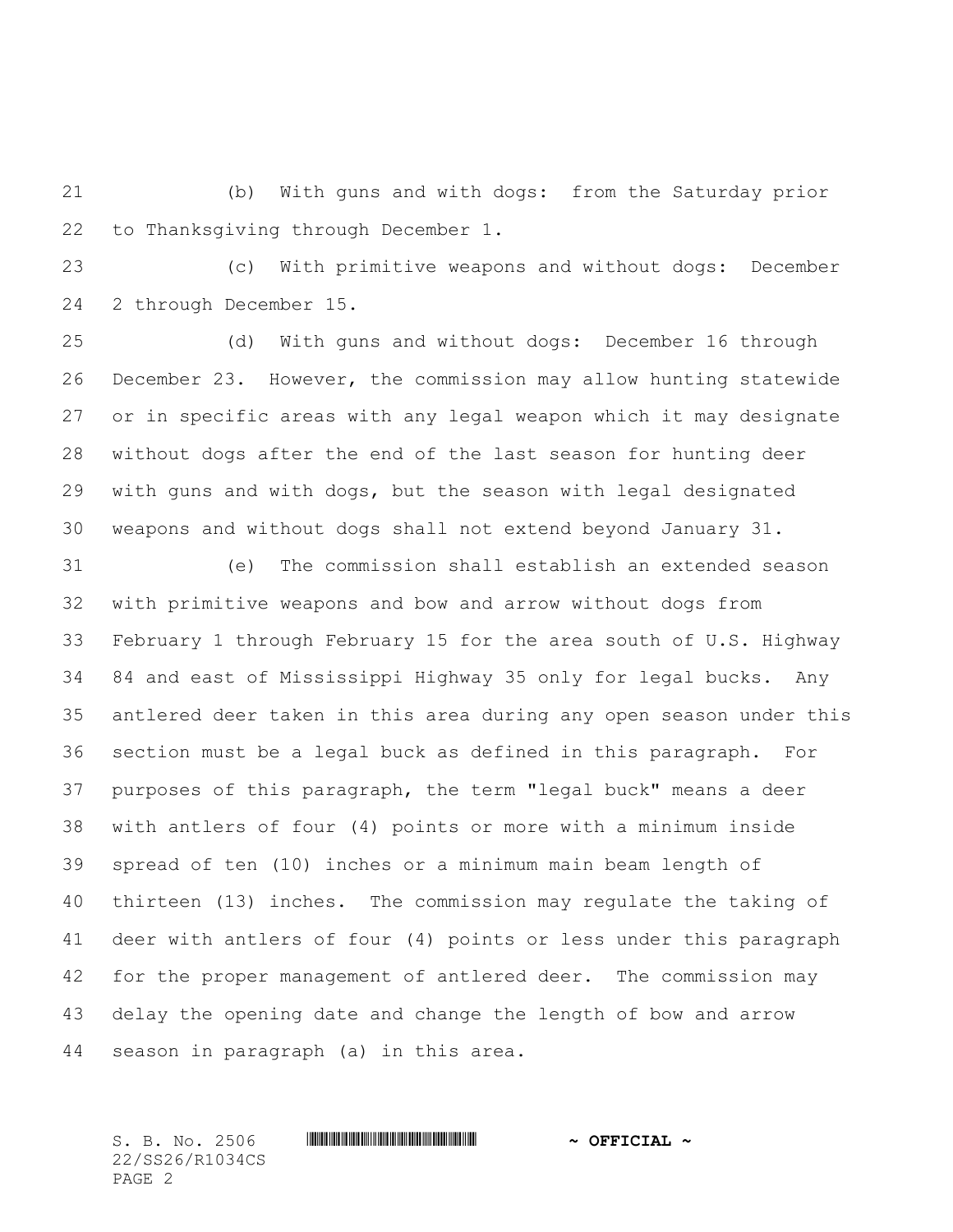(f) With guns and with dogs: December 24 through a date fixed by the commission that will provide a total of thirty-nine (39) days of hunting deer with guns and with dogs when added to the number of days provided for hunting deer with guns and with dogs in paragraph (b).

 (g) When the open season on deer ends on a Friday, the commission shall have the authority to extend the season until thirty (30) minutes after sunset on the following Sunday.

 (2) The commission may set and regulate the deer seasons on wildlife management areas which it administers.

 (3) (a) The commission may allow the harvesting of antlerless deer in the districts or zones upon the recommendation of the executive director based upon good and substantial quantitative data and research evaluations that demonstrate that the harvesting is necessary to properly manage the herd.

 (b) The commission, only upon the recommendation of the executive director, may allow the harvesting of antlerless deer during the deer season with guns and with dogs by a majority vote of the commission.

 (c) Nothing in this subsection prohibits the harvesting of either-sex deer by landowners or leaseholders on private lands under the Deer Management Assistance Program prescribed or approved by the executive director.

 (4) The commission may provide a special permit for the harvesting of deer when they are depredating and destroying crops.

S. B. No. 2506 \*SS26/R1034CS\* **~ OFFICIAL ~** 22/SS26/R1034CS PAGE 3